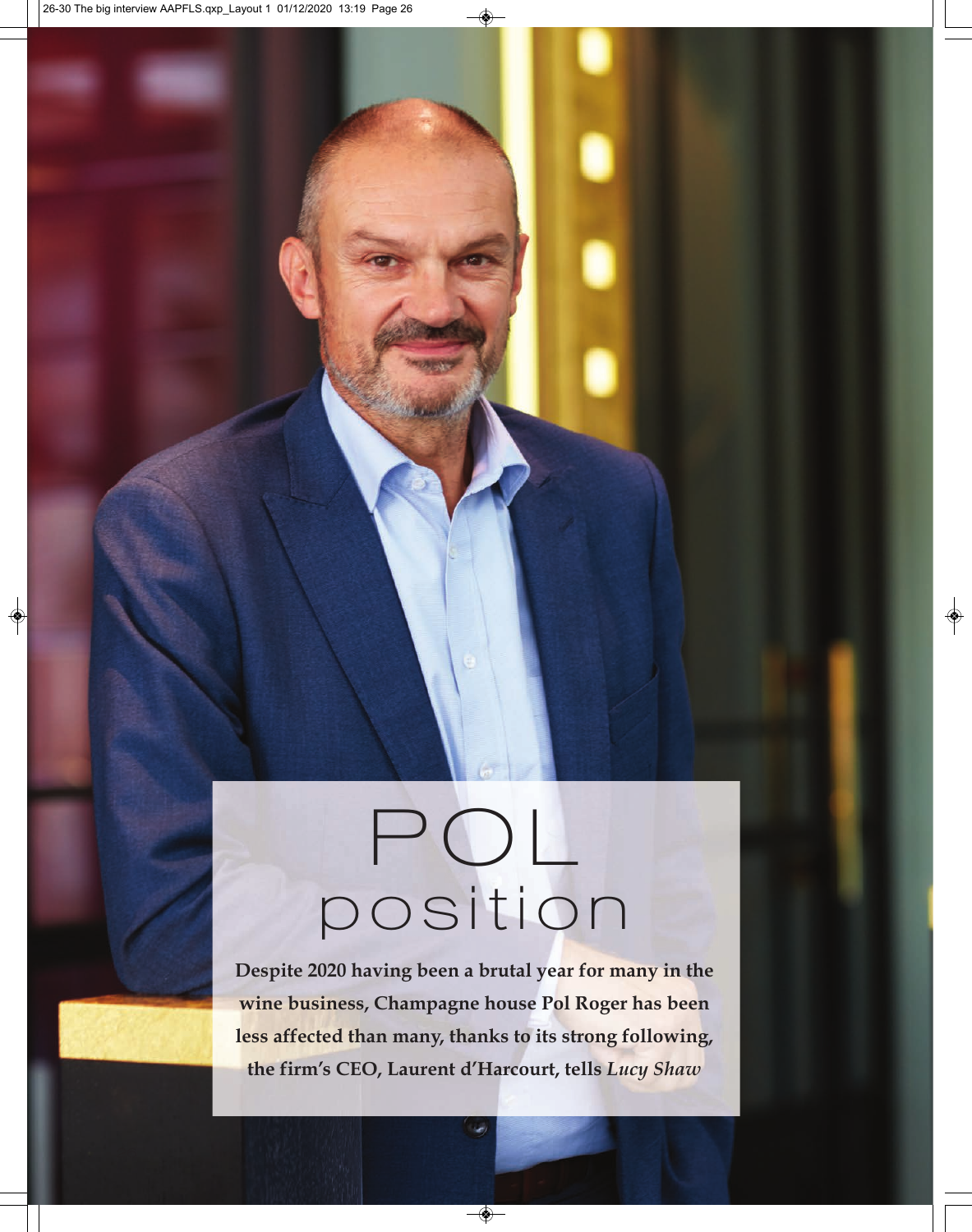## the big interview

**FOLLOWING THE devastating Windsor** Castle fire, and the separation of Charles and Diana, in her 'Annus Horribilis' speech, the Queen of England said of 1992: "It is not a year on which I shall look back with undiluted pleasure." Many feel the same way about 2020 – a year in which there has been little to celebrate. Spare a thought then for Champagne houses, whose currency is celebration. With weddings cancelled, restaurants shuttered and entire countries locked down, the occasions to pop a cork have been few and far between this year.

Despite the numerous challenges 2020 has thrown at the Champenois, not least trying to harvest their 2020 vintage during a pandemic, Laurent d'Harcourt, CEO of Pol Roger, remains characteristically upbeat. While 2020 has by no means been easy, d'Harcourt is

**'We've been pleasantly surprised that our sales have been pretty solid. We feel we've pushed Pol in the right channels, and our positioning is paying off'**

feeling a lot more positive about Pol Roger's end-of-year outlook than he was a few months into the first lockdown.

"Six months ago I was not anticipating that we would be where we are now. Our sales were down quite a bit the first few months after lockdown, but since July they have been picking up every month," he says. He predicts that by the end of 2020, the house will only be down by around 10% in volume and 8% in value on last year. Something that has stood the house in good stead with regards to navigating its way through the pandemic has been its philosophy to grow its value rather than volume sales, and to only

modestly increase its production each year, despite healthy consumer demand for the sparklers around the world.

Pol Roger has never been interested in playing the volume game and engaging in price battles with its competitors, meaning managing supply and demand this year has been easier for Pol than for many other houses.

### **TRADITIONAL ROUTES**

Given the current climate, d'Harcourt is thankful that the brand isn't reliant on travel retail or nightclubs for sales. And while many wine producers have pivoted to online retail, Pol has stuck to its traditional distribution routes. The fizz has been sold on allocation for the past 12 years to ensure each market gets its fair share. While its on-trade sales have inevitably taken a tumble this year,

d'Harcourt is happy to report strong off-trade sales in its number-one market – the UK. "We've been pleasantly surprised that our sales have been pretty solid. I don't want to be arrogant in saying that because I know it has been difficult this year. We feel we've pushed Pol in the right channels, and our positioning is paying off. We had the chance to grow our volumes, and the fact that we haven't opened the tap too much has made it possible to see good sales activity

in a difficult year like this."

While d'Harcourt is feeling more positive than he was six months ago, he admits that, for the Champagne region as a whole, 2020 has been extremely challenging, with the future becoming ever more difficult to predict. He's hoping strong sales at Christmas and New Year will help to offset some of the losses. "Even though get-togethers are going to be smaller than usual this year, I think people are still going to be drinking Champagne over Christmas," d'Harcourt says. He believes consumers will stay loyal to their preferred brands this year

### **Laurent d'Harcourt at a glance**

- > Laurent d'Harcourt was born in Châtillon-sur-Seine, Burgundy, in 1963 and went on to study economics and law in Paris.
- > After his studies Laurent spent a year in the US, working with wine distributors and wholesalers across the country.
- > Laurent then returned to Dijon, France, to undertake mandatory military service. During that time he was an officer in the air force.
- > After this, he became the area export manager for small Burgundy house, Ropiteau Frères, based in Meursault where he stayed until it was taken over by Jean-Claude Boisset.
- > In 1996 he moved to Champagne to join Bruno Paillard, where he worked until 2004, when he left to complete an MBA in finance at Reims Business School.
- > In 2006 he was approached to join Pol Roger, and in June 2008 he was named as the export manager for the Champagne house.
- > In June 2013 he became CEO of the Champagne house and chairman of Pol Roger Ltd, upon the retirement of Patrice Noyelle.
- > He is a member of the board of Union des Maisons de Champagne, and is co-president of commission protection of the Champagne appellation for the CIVC.
- > When he's not working d'Harcourt likes to wind down by playing golf and tennis, and spending time with his family at his countryside retreat in Burgundy.
- > He has two grown-up daughters, Amélie and Mahaut, and one son, Tanneguy, with his wife, Charlotte.

>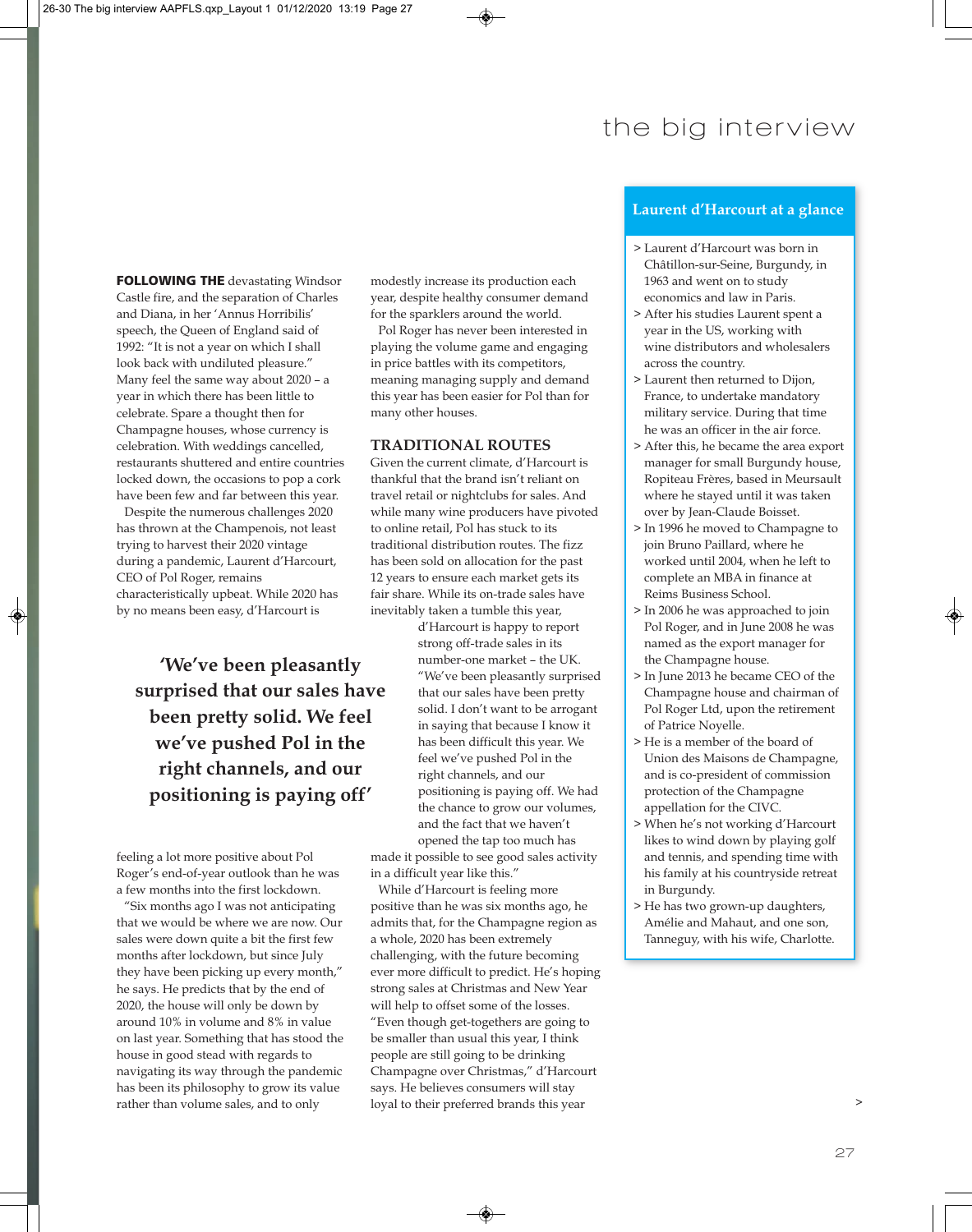

**Big overseas: Pol Roger is extremely popular in the UK**

rather than being lured by promotional offers. As for the uncharacteristically early 2020 vintage (the earliest harvest in the history of Champagne) d'Harcourt was grateful that the grape picking took place between the first and second waves of the pandemic, when the virus was less

**'We're just starting to taste the still wines now, so it's too early to say whether or not 2020 will be a vintage year, but the health of the grapes was good and I'm happy with the quality'**

prevalent. All of the grapes were in the crusher by the start of September, and the quality of the vintage is looking promising. "We're just starting to taste the still wines now, so it's too early to say whether or not 2020 will be a vintage year, but the health of the grapes was

good and I'm happy with the quality. We picked some outstanding Pinot Noir and beautiful Meunier."

From the get-go, Pol Roger has celebrated its focus on vintage Champagne, which has long proved popular in the UK. Today, one in every 10 bottles of vintage Champagne sold in the UK is Pol Roger, with vintage fizz accounting for up to 15% of the house's annual production.

Pol Roger has always maintained a special relationship with the UK, which was the first place the fizz was exported to in the mid-19<sup>th</sup> century. Being one of only eight Champagne houses to hold a royal warrant helps, as does its link to Sir Winston Churchill. Pol Roger has long been a firm favourite of the British royal family – magnums of Brut Reserve were served at both Prince William and Prince Harry's weddings, an accolade d'Harcourt is particularly proud of. At the request of the Pol Roger Portfolio team, led by James Simpson MW, bottles of Brut Reserve destined for the UK are treated to six months' extra ageing after disgorgement than bottles sent to other nations, in a tradition that d'Harcourt can relate to. "I like to enjoy Pol Roger with more post-disgorgement ageing too – I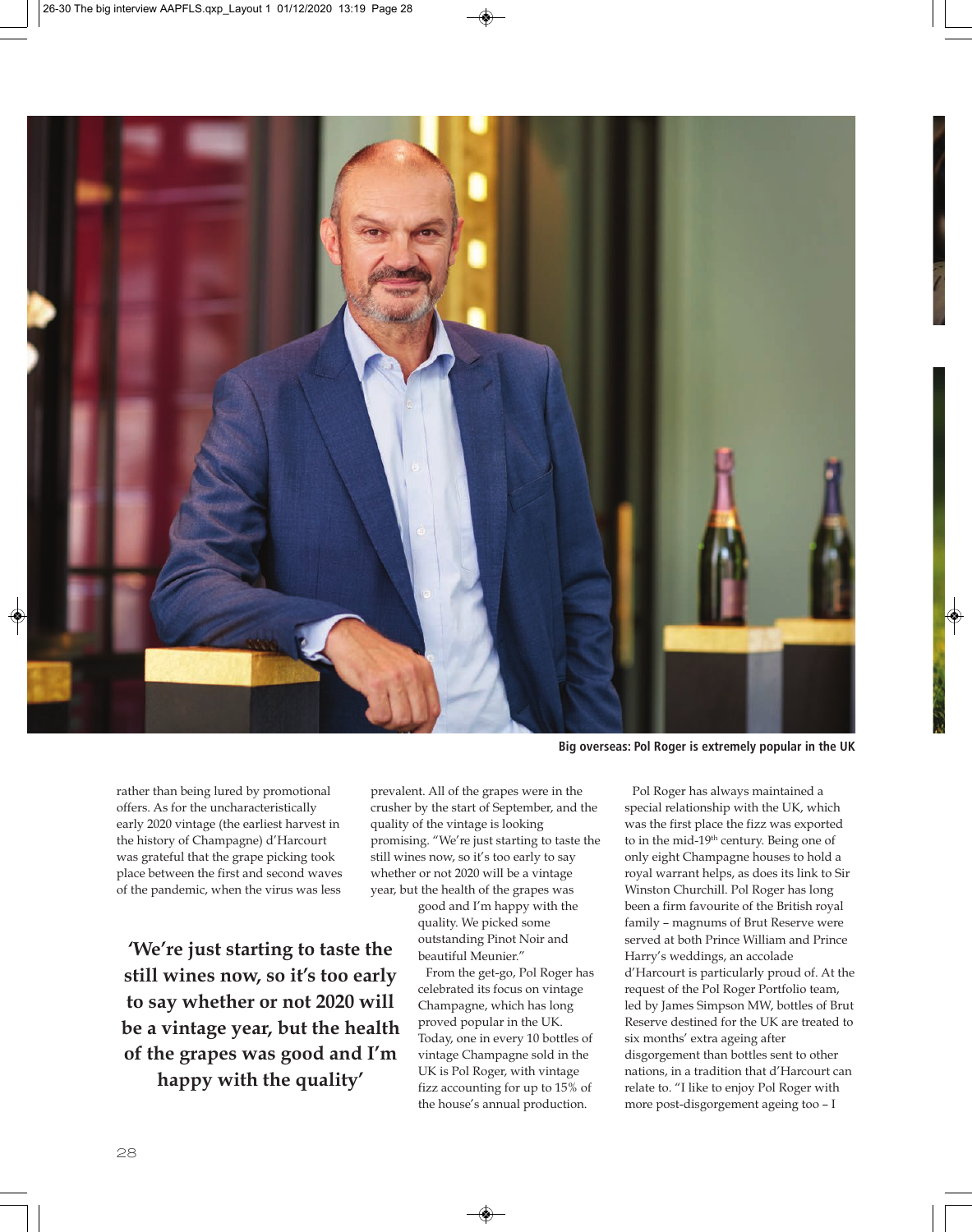## the big interview



**Vintage serve: Pol Roger 2013**



**Popular fizz: Cuvée Sir Winston Churchill**

age my magnums of Brut Reserve for three to four years before I open them." The house recently released its Brut Vintage 2013, and is also on track to release vintage sparklers from 2015, 2016, 2018, 2019, and quite possibly 2020 too. With vintage Champagne having

**'The increasing number of vintage releases in Champagne mirrors what's happening in the vineyards and with the climate. So far, climate change has given us the chance to produce more vintage Champagne'**

## **The Churchill effect**

One of Pol Roger's most enthusiastic imbibers, Sir Winston Churchill has become synonymous with the house. So much so that in 2011 Pol Roger changed the address of its headquarters in Épernay to '1 Rue Winston Churchill'. The British Prime Minister loved the fizz so much that he named one of his racehorses after the house. Upon Churchill's death in 1975, Pol Roger created a cuvée in his honour, releasing it in 1984 to coincide with the 40<sup>th</sup> anniversary of D-Day. Made



**Churchill was a huge Pol Roger fan**

in tiny quantities, while the blend is a closely guarded secret, it contains a high proportion of Pinot Noir in a nod to Churchill's preferred style of Champagne. Made from Pinot Noir and Chardonnay from grand and premier cru vineyards, the fizz is riddled and disgorged by hand, and aged on its lees for a decade for added complexity and depth, leading to a robust and full-bodied Champagne with a long finish. The dosage is typically 7g/l. Before a vintage is released it has to get the blessing of the Churchill family first, in a tradition that continues to this day.

This March, the 2009 vintage of Cuvée Sir Winston Churchill was launched to coincide with the 75<sup>th</sup> anniversary of VE Day, marking the sparkler's 18<sup>th</sup> release. Despite it being a tricky year for Champagne sales, the house has had no trouble selling it. "There is more demand for Sir Winston today than there is supply. James Simpson MW of Pol Roger Portfolio would take our entire allocation if he could. We've produced a little bit more of it over the past few years as we've had access to more top Pinot from the Montagne de Reims. We need to make an effort to produce more because we have a healthy demand for it, and we need it to be available in markets like the US, Australia and Italy," says Laurent d'Harcourt, who is also looking to increase the number of Jeroboams of Sir Winston that are produced.

traditionally been a phenomenon that occurred around three times a decade, perhaps four at most, does d'Harcourt feel the concept of vintage Champagne is being diluted by ever-more frequent releases? "It's always nice to have the opportunity to bottle a vintage

> Champagne; it's part of our DNA. When he founded the house, Pol Roger was selling vintage Champagne before nonvintage. The increasing number of vintage releases in Champagne mirrors what's happening in the vineyards and with the climate. So far, climate change has given us the chance to produce more vintage Champagne," says d'Harcourt, who admits that within the

region's vintage declarations are a number of "outstanding" vintages, such as 2002 and 2008. "When we release outstanding vintages, sometimes the entire allocation is taken in a few days – it's interesting to see the effect they have on the market."

To keep up with increasing global demand, Pol is bottling a greater quantity of its vintage wines in magnums and Jeroboams, both for the on-trade and for vintage Champagne enthusiasts seeking the optimum ageing format for their fizz. The house is also building up its library of vintage stock, holding back more and

>